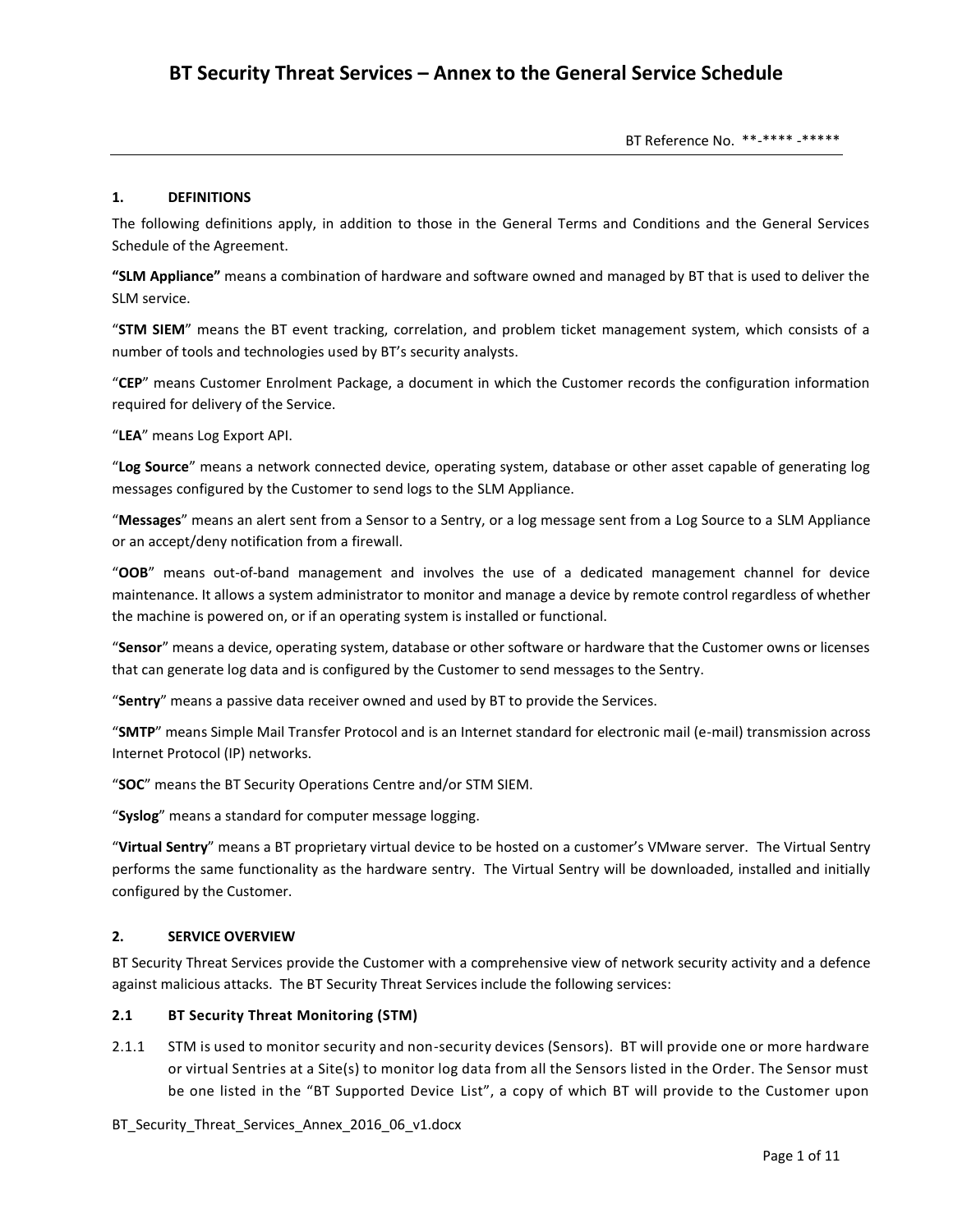BT Reference No. \*\*-\*\*\*\* -\*\*\*\*\*

request. The Sentry configuration will be determined based on the Customer provided information in the CEP.

- (a) For external cloud and virtual environments, BT will provide a Sentry image specific to the cloud service provider. Customer will provision a virtual instance and install the image, and configure connectivity to BT SOC. BT is responsible for all additional hardening, monitoring, and maintenance of that virtual appliance. Not all cloud providers are supported.
- 2.1.2 An option is available to the Customers to retain threat monitoring data within the European Union borders instead of data being collected and stored in the US SOC location. This option is referred to as "EU Data Dominion". For this option BT will evaluate the Customer requirements and if BT is able to meet the Customer requirements for the EU Data Dominion option, BT will agree in writing the scope of the Customer data that is restricted to the European Union.
- 2.1.3 The log data is used to monitor events such as access violations and policy violations on the devices. If the devices cannot forward log information in passive mode by using Syslog, SMTP or other passive/active modes, the Customer must load an agent-based log forwarder on to the Sensor.
- 2.1.4 Event rules are deployed by BT to enable real time threat detection through analysis of the log messages received. The event rules used depend on the device type(s) and product versions.
- 2.1.5 All messages from the Sentry are sent automatically to BT STM SIEM service which categorizes and prioritizes events, weeds out false positives, stores the data for future audit (as described below in this Annex), and presents information about critical tickets to the security analysts for review.
- 2.1.6 BT will provide 24x7x365 real time event response, in accordance with alert guidelines and the escalation and notification contact tree agreed by the parties, and based upon information provided by the Customer in the CEP. Customer may request changes and updates to the escalation and notification contact tree from time to time.
- 2.1.7 The Sentry will be capable of automatic fail-over to an alternative SOC if there is a fault in the primary SOC.
- 2.1.8 If the SOC detects a hardware failure in a BT-supplied Sentry, BT will order the part and coordinate its install it when it has arrived at the Site.
- 2.1.9 If a Virtual Sentry fails due to a problem with the Virtual Sentry image, BT will provide access to an updated image that the Customer will need to download and install on its virtual machine server. If a Virtual Sentry fails due to a hardware or OS issue, the Customer will be responsible for correcting the issue.
- 2.1.10 BT will give the Customer access to a portal where the Customer can access service information such as reporting and sensor information.
- 2.1.11 BT will retain the Customer's Messages that are transmitted to BT's SOCs as follows:
	- (a) 30 days of detailed information will be retained on-line in STM SIEM and the portal;
	- (b) Six (6) months of weekly reports will be retained on-line in the portal;
	- (c) One (1) year of online storage for monthly reports.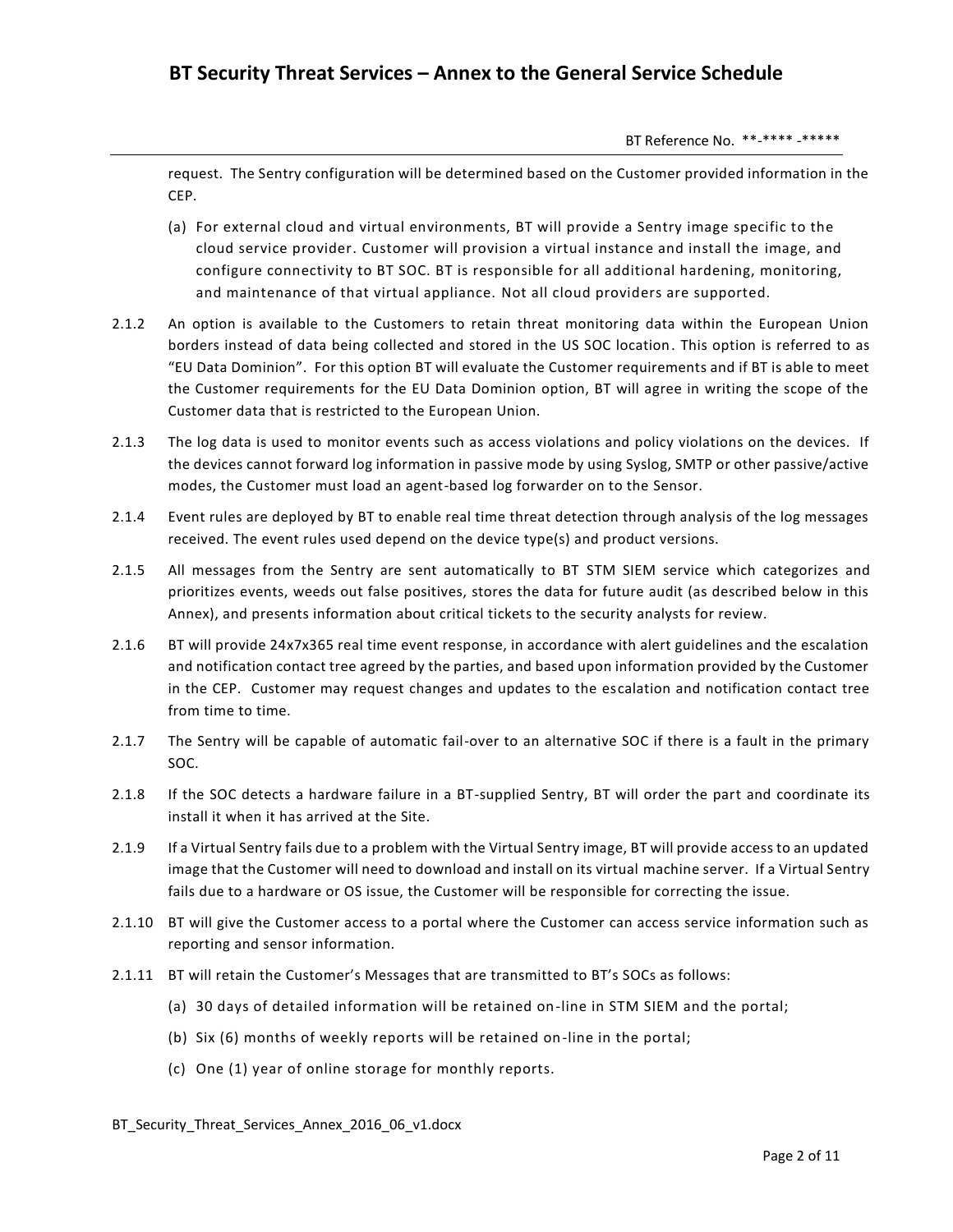- 2.1.12 BT will provide Customer with both weekly event summaries and monthly CIO reports via the portal. Customer may configure automatic delivery of reports via email to designated recipients.
- 2.1.13 Following termination of Service, BT may continue to store the Customer's security log data in its data backup complex and BT will continue to protect such data at the same levels as existing customers. BT will use approved commercial services to destroy storage media at BT determined intervals or upon media failure.

# **2.2 BT Security Vulnerability Scanning (SVS)**

- 2.2.1 The SVS service enables management of Customer IP scans which can be scheduled weekly, monthly, quarterly or on-demand. Where agreed in the Order, BT will provide the following optional service components:
	- (a) Security Internal Vulnerability Scanning which scans the Customer's network assets using Scanner Appliance(s) and cross-references the data compiled during a scan against a continuously up-to-date inventory of network assets. BT will provide Scanner Appliance(s) that will scan the Customer's network as scheduled. BT will ship Scanner Appliance(s) to the Customer for installation by the Customer.
	- (b) Security External Vulnerability Scanning which scans the Customer's IT environment from the public Internet and cross-references the data compiled during a scan against a continuously up-to-date inventory of network assets and the current state of operation.
	- (c) Security Vulnerability Scanning Payment Card Industry (PCI) Compliance add-on to Security Internal Vulnerability Scanning and/or Security External Vulnerability Scanning in which BT will perform, once every three (3) Months, two scans of the same target networks: an initial Pre - Compliance Scan to confirm the list of target IP addresses and identify any vulnerabilities requiring remediation, and, following a remediation period of up to seven (7) days, a PCI Compliance Scan of the target IPs identified during the preceding Discovery Scan. BT will provide the Customer with a PCI Scan Report, normally within three (3) Business Days of the scan to enable the Customer to take remedial actions to fix any identified vulnerabilities.
- 2.2.2 BT does not make any warranty that SVS will be error-free, free from interruption or failure, or secure from unauthorized access, or that it will detect every vulnerability in the Customer's network, or that the results generated by SVS will be error-free, accurate, or complete. SVS may become unavailable due to any number of factors including scheduled or unscheduled maintenance, technical failure of the software, telecommunications infrastructure, or the Internet.
- 2.2.3 Customer reporting information is stored and available via a portal. PCI scan reports and related information will be stored for a period of two (2) years from the date of scanning.
- 2.2.4 BT reserves the right to restrict the number of scans to no more than one per week.

#### **2.3 BT Security Device Management (SDM)**

2.3.1 BT will provide Security Device Management Services, by remotely managing the Customer's systems in the form of software or appliance(s) provided by a 3rd party equipment manufacturer or software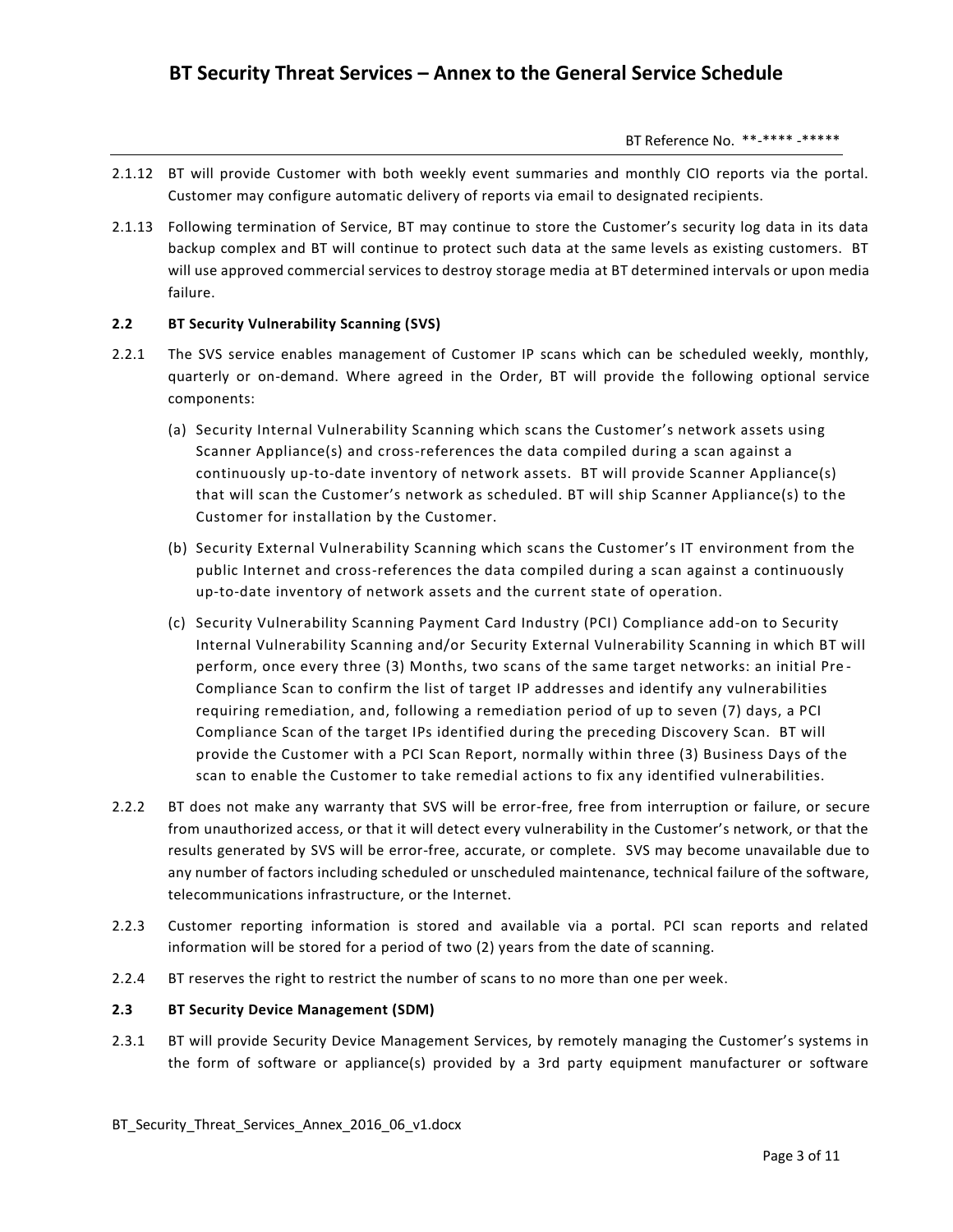provider ("vendor") and owned by the Customer (or to which the Customer has license rights granted) or software or appliance(s) provided by BT and owned by BT.

- 2.3.2 For the other options, the Customer is responsible for providing the equipment, obtaining product/equipment support and maintenance and management of its suppliers, including event and dispatch management.
- 2.3.3 BT will review each managed device configuration before taking management responsibility and will provide best practice recommendations. In order to complete the review, the Customer must provide BT with remote access to the device with authority rights to retrieve the device configuration.
- 2.3.4 BT will provide, as necessary,
	- (a) maintenance updates to the Managed Device applications and underlying operating systems, and OS updates for appliance-type Devices. These include the installation and tuning of any signature updates, Managed Device application patches, and alerting configuration, within the administrative boundaries defined by the Managed Device application vendor's own management console interface. For the avoidance of doubt, this does not include comprehensive OS upgrades (such as from Windows XP to Windows 7).
	- (b) for administrative changes, maintenance updates and system upgrades to the Managed IPS, BT can release signatures in active mode, but recommends that all new signatures an d automated event analysis blocking capability be deployed in passive mode for a period of time to test the effectiveness within the Customer's environment.
	- (c) additions, deletions, and modifications of rules, administrative changes, maintenance updates and system upgrades to the Managed Firewalls.
- 2.3.5 BT will make any changes it considers necessary to the Managed Devices to maintain the security of the Customer's environment and configuration changes to the Managed Devices to protect the Customer's network. These changes do NOT include any Customer requested changes, vendor changes, or changes needed due to business changes of the Customer. BT will inform the Customer via email or phone, and via periodic reports, of the changes it has made.
- 2.3.6 BT will respond to any Customer requested changes, which must be made in writing via email, as below. On validation of change requests, BT will schedule changes with the Customer, and coordinate with the Customer to implement the changes. BT will provide:
	- (a) Up to five (5) changes per Month per Managed Device for Pattern changes and tuning (each change can include up to ten (10) configuration changes). Tuning changes are defined as "Modifying conditions under which an existing signature will generate an outbound alert from the IDS" such as changing included or excluded source/destination networks.
	- (b) Up to five (5) changes per Month. In most cases, BT will schedule changes with the Customer to occur within 24 hours of request, or at a predetermined date requested by Customer. Complex changes may require more preparation time. A change is defined as "Any modification of allowable ports and/or protocols, on either ingress or egress filtering, to add, delete, or change traffic flow through the IPS between any two points on either side of the interface such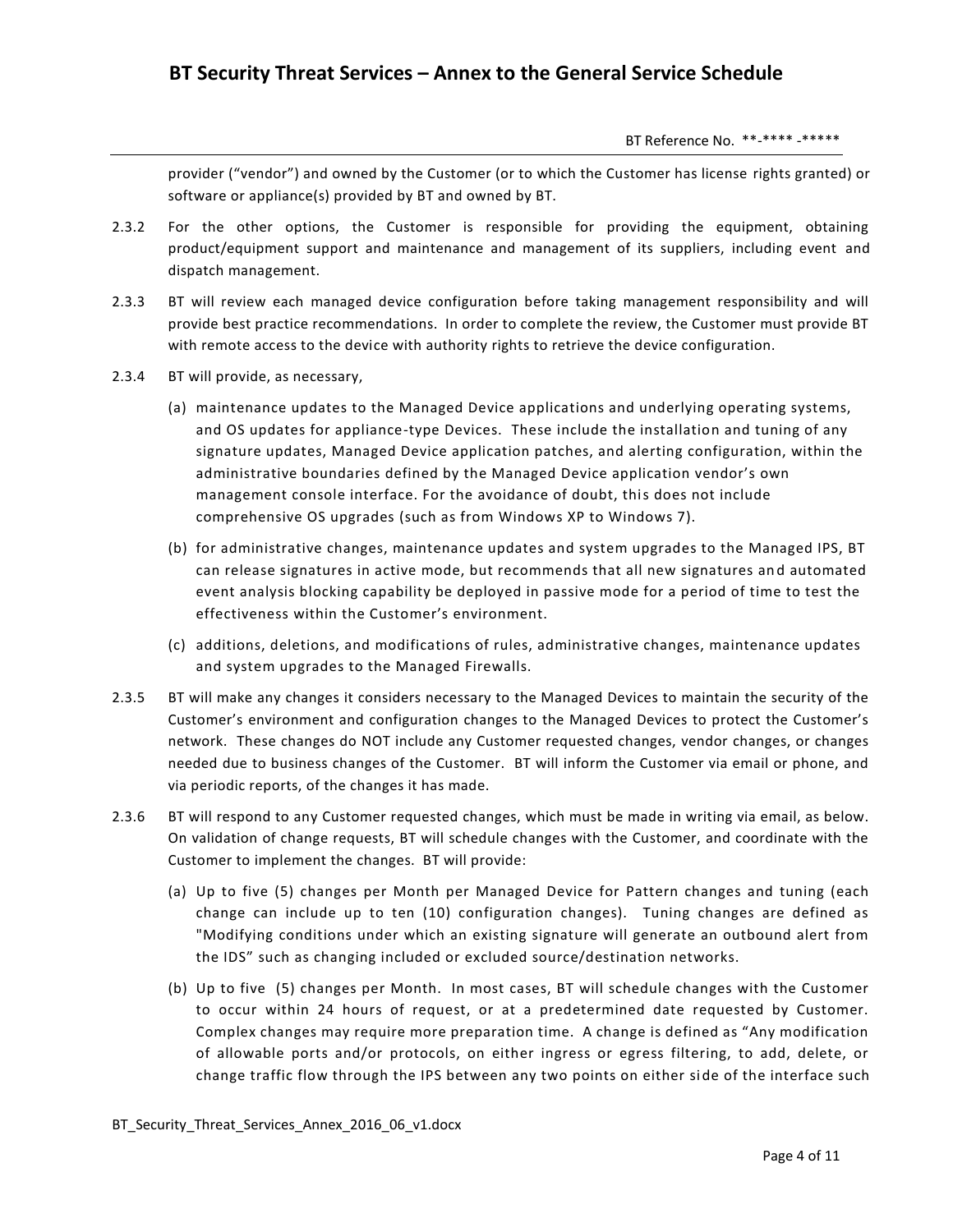as changing a web server object to allow inbound and outbound tcp/443 traffic in addition to existing tcp/80 traffic."

- (c) The Service supports devices with up to 50 discrete policy rules defined on a single IPS. Network segment changes, defined as "Adding, changing, or deleting objects connected to the IPS' network segment interface", are supported by the service, with up to five (5) such changes allowed during any Month. BT will support up to two (2) expedited changes in which BT will schedule changes with Customer to occur within four (4) hours of request, or later as defined by Customer. In no case will BT support a number of discrete policy rules per IPS or Firewall in excess of the manufacturer's recommended limit for any installation, taking into account vendor make and model, amount of traffic throughput on the device, and any other specifics which may arise as a result of existing rules or policies which are unusually complex or CPU-intensive for the device to process.
- (d) BT will provide written guidance to the Customer if a requested change falls outside these parameters, with a recommendation either to upgrade the device to one more capable, or to revise the existing rules to keep under the recommended ceiling.
- 2.3.7 For the avoidance of doubt, any unused changes cannot be carried over from one Month to the next.
- 2.3.8 BT will contact the Customer if the Managed Device hardware is suspected to have failed or needs physical maintenance.

#### **2.4 BT Security Log Management (SLM)**

- 2.4.1 The SLM Service collects logs from all supported connected data sources, including networking, servers and applications. The SLM Service allows access to compliance reporting and to all collected enterprise log data.
- 2.4.2 SLM Appliances are provided, owned and managed by BT.
- 2.4.3 BT will provide the following information to the Customer as part of the SLM service:
	- (a) Log Collection. Log data will be collected from Syslog, SNMP and LEA for Checkpoint log sources.
	- (b) Real-Time Reporting. Log data will be normalised from a variety of log source de vices. The Customer will be able to run reports and build searches on the normalised log data.
	- (c) Monitoring and Alerting. BT will provide health monitoring of the SLM Appliances and service.
	- (d) SLM Appliance Management. BT will provide, as necessary, administrative changes, maintenance updates and OS upgrades to the SLM Appliances.
- 2.4.4 BT shall work with the Customer to establish the baseline SLM configuration prior to implementation of the Security Log Retention service.
- 2.4.5 BT will contact the Customer if the SLM Appliances under management are suspected to have failed or if they need physical maintenance.
- 2.4.6 BT will provide 24x7x365 management of SLM Appliances.
- BT Security Threat Services Annex 2016 06 v1.docx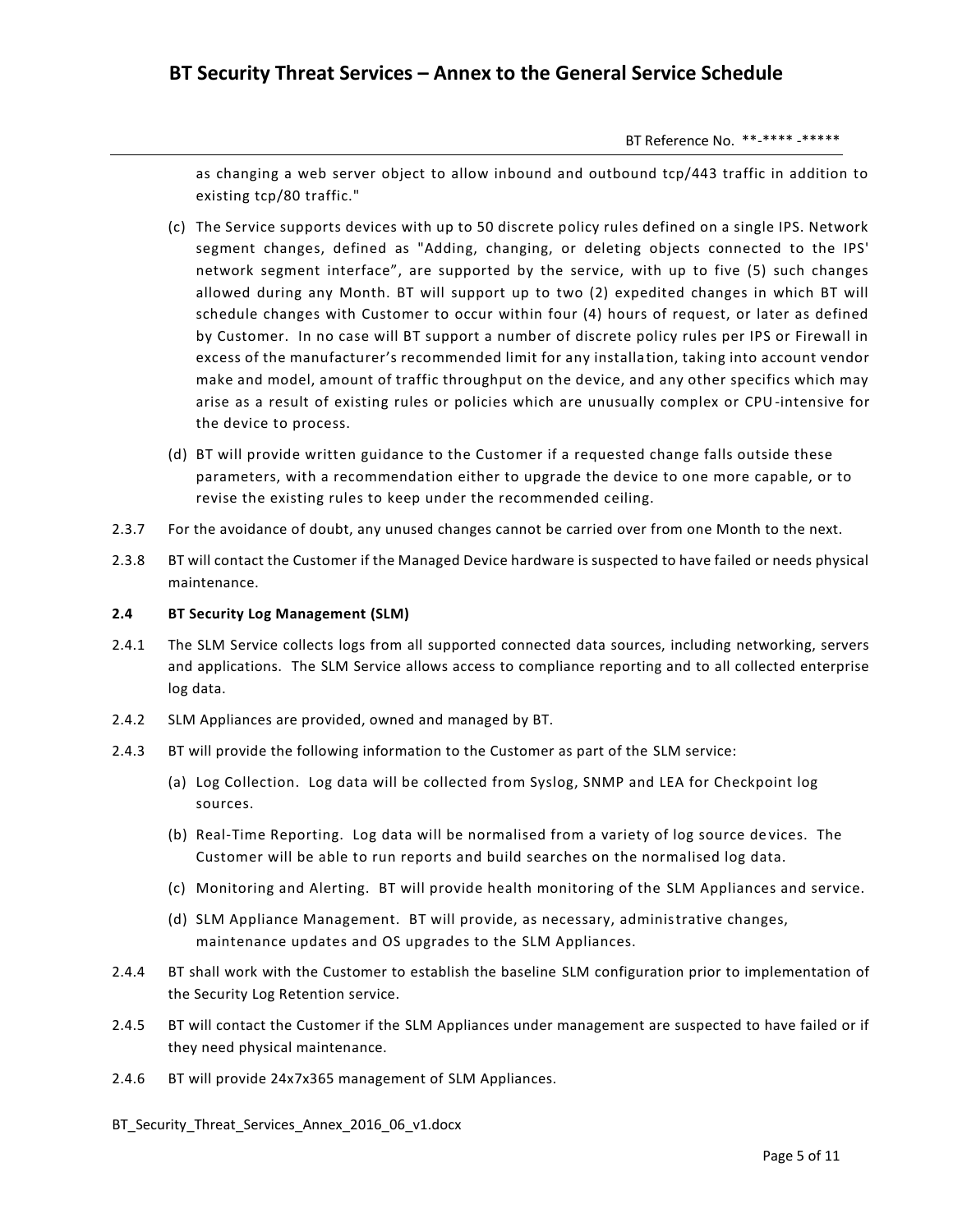- 2.4.7 Only BT shall have administrative access to the SLM Appliances.
- 2.4.8 BT will provide storage capacity up to the limits set out in the Order.

# **3. SERVICE DELIVERY**

- 3.1 BT will remotely configure any Equipment used in the supply of Services and following installation of Equipment by BT, except for equipment associated with the SVS service, conduct a set of standard tests to ensure that the configuration at a Site is functioning correctly.
- 3.2 The Operational Service Date (OSD) for a Site occurs as follows:
	- (a) STM when the Sentry or Virtual Sentry, as applicable, is installed and configure d allowing remote connectivity by the BT SOC.
	- (b) SDM when the MIDS device is installed and configured allowing remote connectivity by the BT SOC. A Sentry install is also required for monitoring. For third party IDS, IPS, or Firewall, when the BT SOC has remote connectivity and management access to the device.
	- (c) SLM when the SLM Appliance is installed and configured allowing remote connectivity by the BT SOC.
	- (d) SVS when the Customer is provisioned by the BT SOC in the Qualys system.
- 3.3 BT will provide IP address range(s) of the gateways at the BT SOC that will be supporting the Customer.

#### **4. BT SERVICE MANAGEMENT BOUNDARY (SMB)**

- 4.1 For Sensors not managed by BT, the Customer will be responsible for configuring the devices to transmit messages to the Sentry(s) and work with BT to reconfigure and tune the devices to reduce the generation of false positives from the Customer's infrastructure.
- 4.2 For Sensors monitored and managed by BT, the Customer will be responsible for enabling remote connectivity and management access to the devices by the BT SOC.
- 4.3 If out of band (**"OOB"**) access is required, BT will provide Secure OOB devices which will be connected to a Customer provided analogue telephone line which terminates directly from the telephone service provider to the modem. This line shall not transit the Customer's PBX, and shall not be used other than to call BT. The Customer is responsible for all call charges. OOB management is only supported with third party managed devices.
- 4.4 For Virtual Sentry, the Customer will be responsible for the underlying equipment, the Operating System, and the Virtual Machine environment. BTs responsibility is for the Virtual Sentry image supplied as an **OVF** package and its Sentry functionality.

#### **5. THE CUSTOMER'S RESPONSIBILITIES**

- 5.1 The Customer acknowledges and agrees that BT will not start its delivery processes until BT has received the completed CEP.
- 5.2 The Customer will promptly notify BT in writing of changes to information contained in the CEP.

BT Security Threat Services Annex 2016 06 v1.docx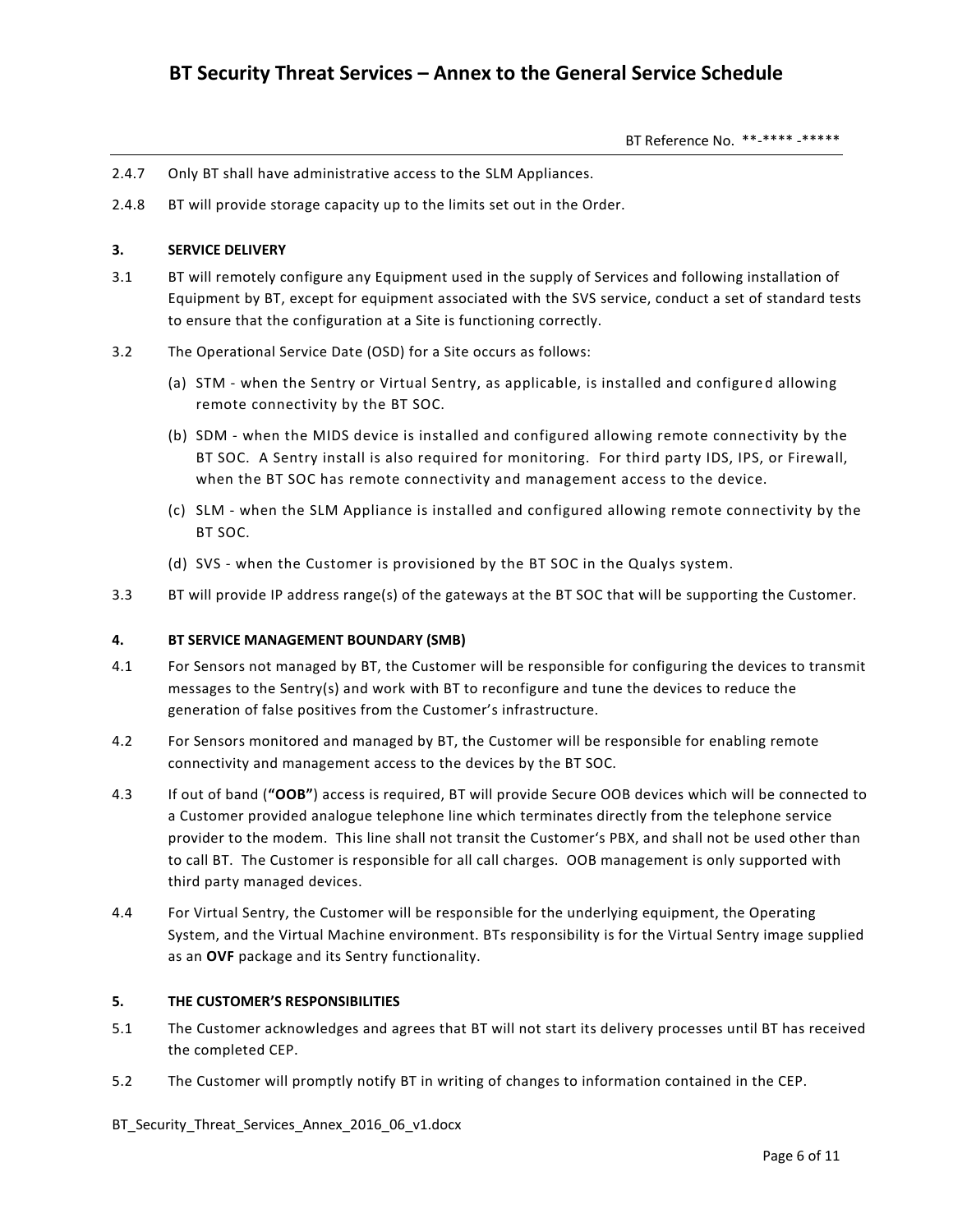- 5.3 The Customer shall not use the Services to monitor a third party's network or any devices or applications not expressly chosen by the Customer for its internal business purposes to be active on the Customer's network. Any exception to this must be agreed to by BT.
- 5.4 The Customer is responsible for ensuring that its monitored devices are sending log files to the BT Sentry device. If a period of tuning is required, the Customer acknowledges and agrees that BT will charge from the OSD as defined in section 3.
- 5.5 The Customer understands that it is ordering the Service for its network as currently assessed. Any Customer requested changes that require platform upgrades may result in limitations of the Service. The Customer may have the option to order upgrades to rectify this.

# **5.6 STM, SLM, SDM**

- 5.6.1 The Customer is responsible for providing KVM (keyboard, video, mouse) for any on-site maintenance or support of supplied CPE. If KVM is not available at the time of the site visit, it will be treated as an aborted site visit and the Customer will be responsible for all reasonably incurred costs.
- 5.6.2 On termination of the Service, the Customer shall return BT owned Equipment from its Site(s) at Customer's expense.
- 5.6.3 The Customer is responsible for de-installation of scanners and out of band modems provided by BT and returning them to BT.

#### **5.7 STM**

5.7.1 The Customer is responsible for installing the Sentry(s) inside the Customer's network on a network segment where the Sensors being monitored can deliver Messages to the Sentry.

The Customer must provide connectivity between the appliance and BT that will enable BT to have full access to the appliance in order to perform necessary monitoring and maintenance. The connectivity is via SSL (TCP port /443. Customer will provide NAT or PAT per physical Sentry device and enable provide inbound access via SSH on request to that NAT or PAT from BT's data centre IP ranges.

- 5.7.2 The Customer shall provide a three (3) hour maintenance window weekly.
- 5.7.3 The Customer's network will have a minimum Internet connectivity of 1.5Mbps for the Sentry to use to maintain connectivity from the Customer site to a SOC.
- 5.7.4 For Virtual Sentry installation, the Customer must provide a suitable server and virtual machine environment for installation of the Virtual Sentry image. The Customer may use an Open Virtualization Appliance (OVA) supporting Virtual Machine vendor of its choice (e.g. VMware, Microsoft, Oracle, etc.), as the BT Virtual Sentry image is supplied as an OVA package. The Customer acknowledges that BT uses current versions of VMware VSphere when testing and will only provide install instructions for current versions of VSphere. The Customer will be provided with recommended hardware/software specifications for the server running the Virtual Sentry image.
- 5.7.5 The Customer must follow BT's instructions for download and installation of the Virtual Sentry image within 14 calendar days of receipt of the email from BT containing login, download, and installation instructions for the Virtual Sentry image.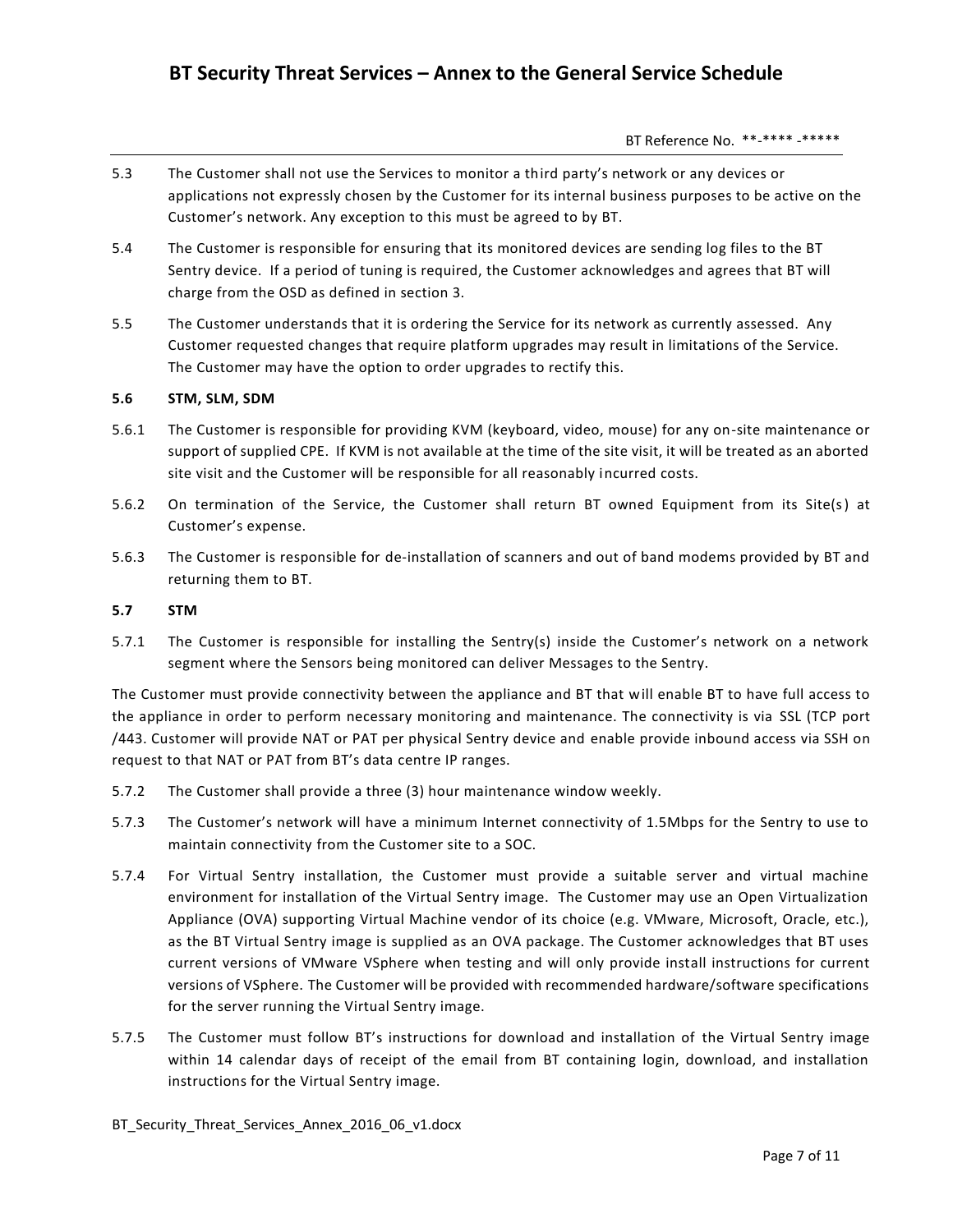5.7.6 On termination of the Service, the Customer must de-install the Virtual Sentry image within 30 calendar days.

# **5.8 SVS**

- 5.8.1 The Customer is responsible for installing Scanner Appliance(s) (or virtual scanner appliance AMI) on a Customer network segment where the security devices and sensors being scanned can be accessed from the Scanner Appliance.
- 5.8.2 The Customer shall provide connectivity between the appliance and BT that will enable BT to have full access to the appliance in order to perform necessary monitoring and maintenance.
- 5.8.3 The Customer shall notify BT immediately in writing of any changes in, or increases in the number of, the IP address(es) and/or domain name(s) that are listed in its account with the BT.
- 5.8.4 The Customer represents and warrants that it has full right, power, and authority to consent to have the tests for vulnerabilities of the IP addresses and/or domain names which the Customer notifies BT in writing. The Customer agrees to indemnify and hold BT harmless from and against any and all liabilities, losses, damages, costs, and expenses (including reasonable legal fees) incurred by BT resulting from third party claims arising solely from the Customer's breach of this section.
- 5.8.5 The Customer acknowledges and agrees that the SVS service and the results of the SVS service (excluding individual factual data gathered from its network) and all Intellectual Property Rights relating thereto are exclusively owned by BT or BT's third-party supplier. The Customer also acknowledges and agrees that it will not obtain any rights or interests thereto, except as expressly granted in this Service Annex.
- 5.8.6 The Customer acknowledges that scanning of IP addresses and/or domain names may in some circumstances result in the disruption of other services at its Site(s).
- 5.8.7 The Customer agrees that it is its responsibility to perform backups of data on all devices connected to its IP addresses and/or domain names before using SVS. The Customer further assumes the risk for all damages, losses, and expenses resulting from the use of SVS.
- 5.8.8 The Customer agrees not to
	- (a) use the scanner appliance, SVS Service, Reports, API or any data or information contained in any of the foregoing, except for the limited purpose of vulnerability management with regard to the IP addresses for which the Customer has ordered the Service;
	- (b) rent, lease, or loan the SVS Service, or any part thereof, or permit third parties to benefit from the use of the SVS Service via timesharing, service bureau arrangements, or otherwise;
	- (c) open, disassemble, or tamper with scanner appliance in any fashion;
	- (d) transfer possession of scanner appliance to any third party; or
- 5.8.9 The Customer shall keep any user name and password provided for access to the SVS Service confidential and will promptly notify BT if it learns of any unauthorized use of the user name or password.
- 5.8.10 The Customer acknowledges and agrees that all data and information contained within the SVS Service, Scan Data and Reports (excluding individual factual data gathered from the Customer's network IP addresses), and all information concerning or materially relating to the scanner appli ance(s), are
- BT Security Threat Services Annex 2016 06 v1.docx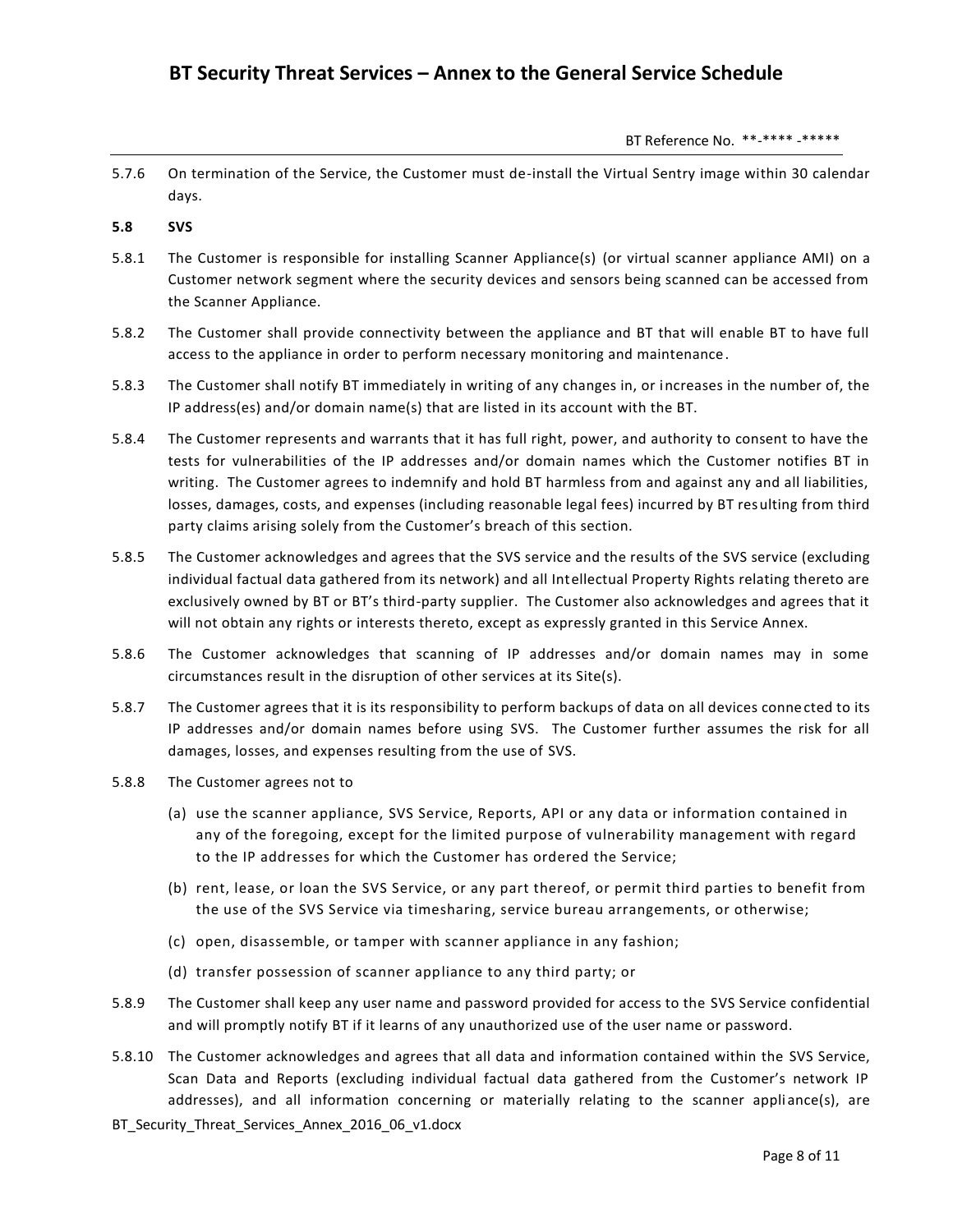Confidential Information of BT's supplier. The Customer will not use any Confidential Information of BT's supplier for any purpose not expressly permitted by this Service Annex, and will disclose the Confidential Information of BT's supplier only to those employees who have a need to know such Confidential Information for purposes of this Service Annex, and who are under a duty of confidentiality no less restrictive than the Customer's duty hereunder. The Customer will protect BT's supplier's Confidential Information from unauthorised use, access, or disclosure in the same manner as the Customer protects its own confidential information of a similar nature, and with no less than reasonable care.

5.8.11 The Customer shall return the scanner appliance(s) to BT on termination of the SVS Service. BT reserves the right to charge the Customer the cost of replacing the devices if BT does not receive the scanner appliance(s) within forty five (45) days of termination of the Service.

# **5.9 SDM**

- 5.9.1 The Customer shall obtain and keep vendor (or applicable third-party provided) support and maintenance services for the 3rd Party Managed Devices for the duration of the Services.
- 5.9.2 The Customer shall provide BT with exclusive administrative access to the Managed Devices and the Customer will have no administrative rights to the managed system.
- 5.9.3 The Customer is responsible for OS installation and licensing.
- 5.9.4 The Customer shall provide the following conditions for all associated management applications of Managed Devices:
	- (a) Management application installed on a vendor approved hardware platform, on the then current recommended OS.
	- (b) Server hardware for software based Managed Devices that meets the Management Application vendor's minimum requirements, matching scope of deployment.
	- (c) Management application must run on dedicated hardware. No other applications or services other than those used by the management application will be run on the hardware without BT's written permission.
	- (d) BT will have sole administrative access to the OS and application, and the device shall not be joined to a network Domain or other logical unit which possesses higher-ranking access credentials which supersede any local restrictions specific to the OS and application.
	- (e) BT will harden/configure the OS consistent with the management application Vendor's best practices.
- 5.9.5 The Customer shall respond to BT alerts regarding hardware, software and maintenance within 24 hours for SLA to remain in force.
- 5.9.6 The Customer, at its cost, shall perform third party hardware upgrades, including replacement of hardware that cannot support new vendor software releases or cannot meet its performance demands as reasonably directed by BT. BT will not be responsible for devices that are designated end-of-life or endof-support by the manufacturer.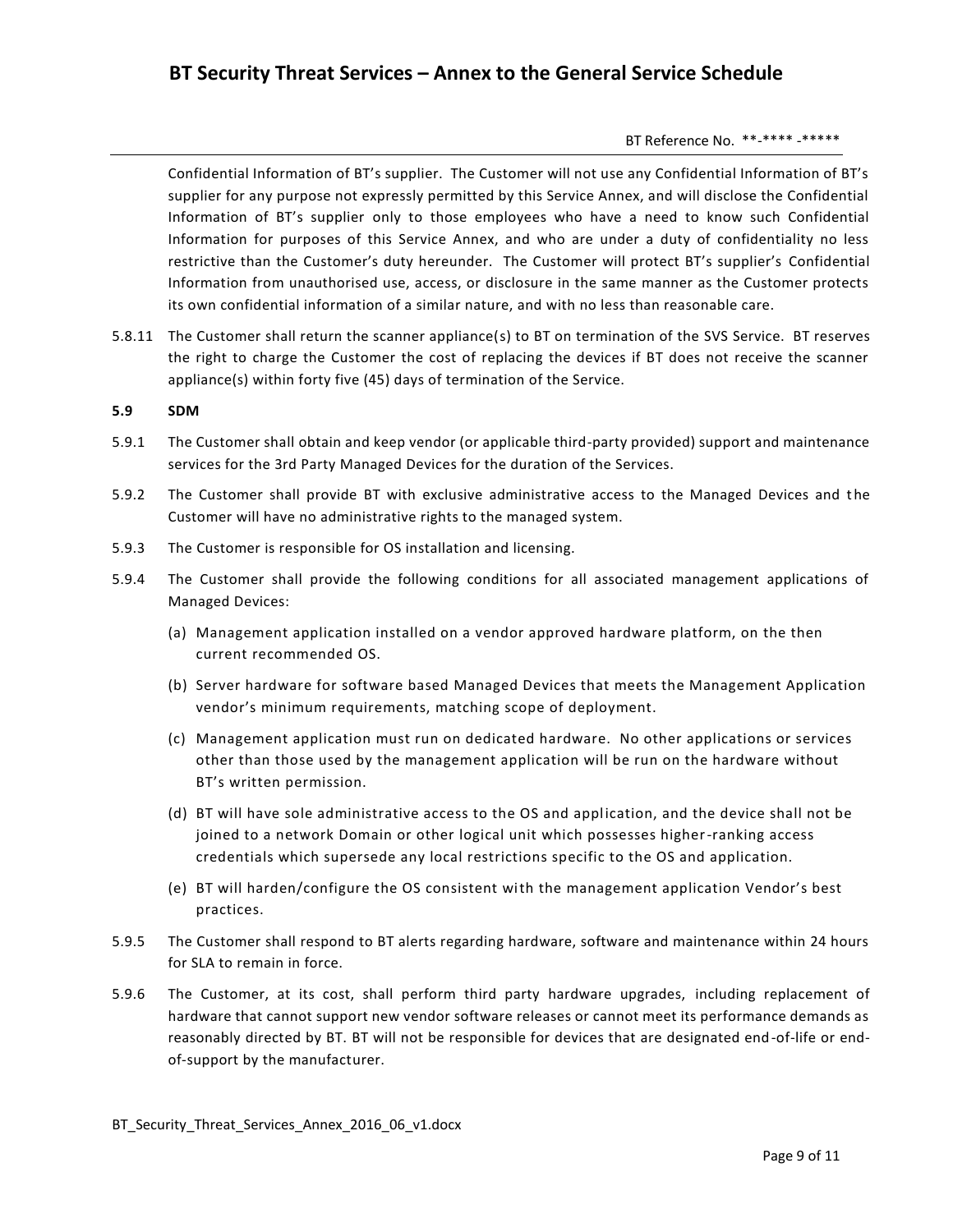BT Reference No. \*\*-\*\*\*\* -\*\*\*\*\*

5.9.7 The Customer shall enable remote access to Managed Devices from BT SOCs via SSL and SSH or IPSEC VPN or a combination of these as required by the vendor.

# **5.10 SLM**

- 5.10.1 Customer shall provide BT with complete and accurate technical and business information and a copy of Customer's security policies. Customer shall promptly notify BT in writing of changes in such information.
- 5.10.2 The Customer will supply a list of networks and assets using the BT provided networks which will supply logs to the SLM Appliance in the standard template. Any devices that are not listed will not be included as an asset and therefore will not be indexed. Subject to customer change request, additional assets and networks can be added/authorized by BT SOC.
- 5.10.3 Customer shall work with BT to establish the optimal SLM Appliance configuration before implementation of the SLM Appliance.
- 5.10.4 The Customer will allow BT to install any SLM Appliances inside the Customer's network on a network segment where the SLM Appliance can deliver Messages to the Sentry.
- 5.10.5 The Customer will work with BT's SOC to ensure that logs are collected from the Log Sources.
- 5.10.6 Customer shall provide a three (3) hour maintenance window weekly.
- 5.10.7 The Customer shall enable remote access to the agreed upon SLM Appliances from BT's SOC.

#### **6. CHARGES AND PAYMENT TERMS**

The Charges for the Service will comprise some or all of the following components, depending on the option selected on the Order:

| Product                           | <b>One-time Charge</b>  | <b>Recurring Charge</b>     | <b>Notes</b>                                                                                                                                                                                                                                                                                                                                                                                                             |
|-----------------------------------|-------------------------|-----------------------------|--------------------------------------------------------------------------------------------------------------------------------------------------------------------------------------------------------------------------------------------------------------------------------------------------------------------------------------------------------------------------------------------------------------------------|
| <b>STM</b>                        |                         |                             |                                                                                                                                                                                                                                                                                                                                                                                                                          |
| <b>STM Sensor</b><br>Registration | Non-Recurring<br>Charge |                             | Charge is per device or sensor to<br>be registered.                                                                                                                                                                                                                                                                                                                                                                      |
| <b>STM Service</b><br>Management  |                         | Monthly Recurring<br>Charge | Except as otherwise provided in<br>an Order, monthly recurring<br>Charges are based on the average<br>number of Events Per Second<br>("EPS") processed by the STM<br>service during an invoicing period<br>and a monthly Tenant fee. EPS is<br>calculated as the total number of<br>events logged by the platform<br>from Customer devices<br>monitored, divided by total<br>seconds in the monthly invoicing<br>period. |
| Sentry Configuration              | Non-Recurring<br>Charge |                             | Charge per Sentry.                                                                                                                                                                                                                                                                                                                                                                                                       |